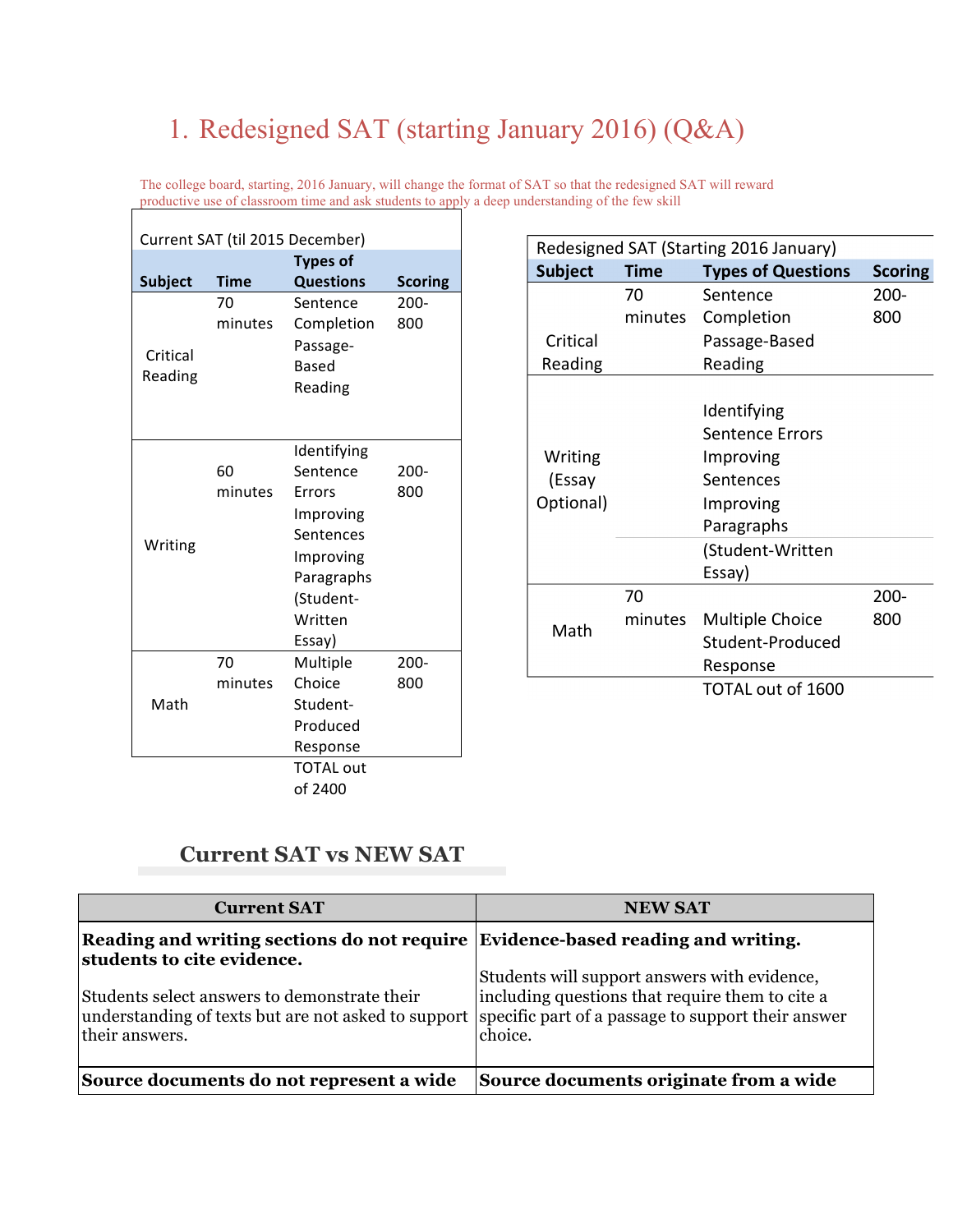| <b>Current SAT</b>                                                                                                                                                                                                                                               | <b>NEW SAT</b>                                                                                                                                                                                                                                              |
|------------------------------------------------------------------------------------------------------------------------------------------------------------------------------------------------------------------------------------------------------------------|-------------------------------------------------------------------------------------------------------------------------------------------------------------------------------------------------------------------------------------------------------------|
| range of academic disciplines.                                                                                                                                                                                                                                   | range of academic disciplines.                                                                                                                                                                                                                              |
| While many different types of text might appear on<br>any SAT, there is no requirement that students<br>encounter scientific or historical sources.                                                                                                              | On every SAT, students will encounter source texts<br>from science, history, and social studies, analyzing<br>them the way they would in those classes.                                                                                                     |
| Vocabulary focused on words that are<br>sometimes obscure and not widely used in<br>college and career.<br>These words, while interesting and useful in<br>specific instances, often lack broad utility in varied<br>disciplines and contexts.                   | Vocabulary focused on words that are<br>widely used in college and career.<br>The exam will focus on words such<br>assynthesis and empirical whose specific meaning<br>depends on the context.                                                              |
| The essay measures students' ability to<br>construct an argument based on their<br>background and experiences.<br>Since students are not given source material, there<br>is no way to verify the accuracy of their argument<br>or examples.                      | The essay measures students' ability to<br>analyze evidence and explain how an author<br>builds an argument to persuade an<br>audience.<br>Responses will be evaluated based on the strength<br>of the analysis as well as the coherence of the<br>writing. |
| Math section samples content from a wide<br>range of high school-level math.<br>There are often only one or two questions on each<br>topic and students need to cover a great deal of<br>math to be prepared for all topics.                                     | Math section draws from fewer topics that<br>evidence shows most contribute to student<br>readiness for college and career training.<br>Students can study these core math areas in depth<br>and have confidence that they will be assessed.                |
| Calculator permitted for full math section.<br>It is difficult to assess students' sense of numbers,<br>their fluency in calculation, and their ability<br>understand concepts rather than plug in the<br>answers.                                               | Calculator permitted on certain portions of<br>the math section.<br>The calculator can be used where most<br>appropriate, but the no-calculator section allows<br>greater assessment of students' understanding,<br>fluency, and technique.                 |
| Reading and writing does not require data<br>analysis.<br>The reading and writing section does not often<br>include passages from science and social studies<br>with graphs and tables; questions rarely require<br>students to both read text and analyze data. | Students asked to analyze both text and data<br>in real world contexts, including identifying<br>and correcting inconsistencies between the<br>two.<br>Students will show the work they do throughout<br>their classes by reading science articles and      |